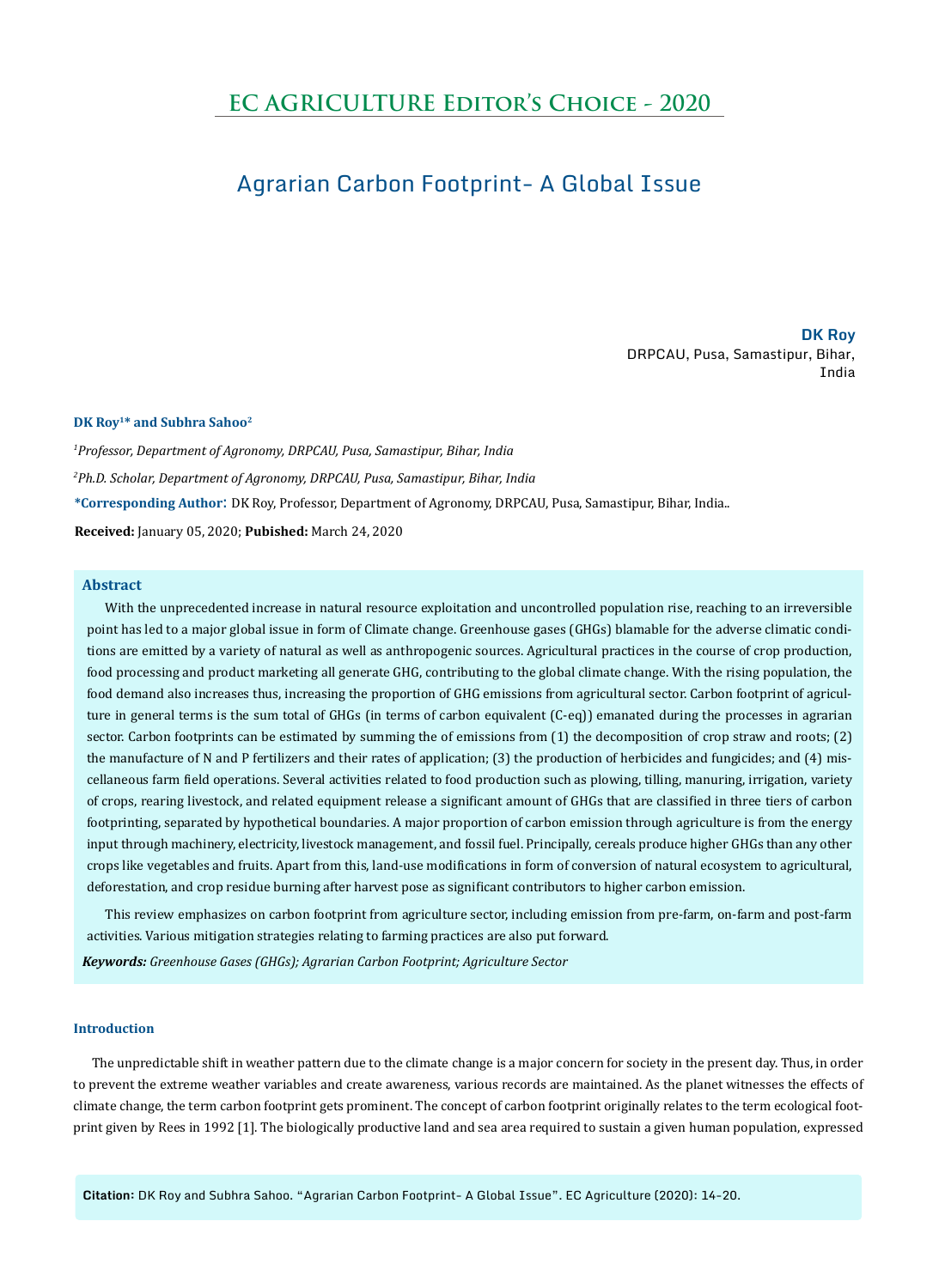in terms of global hectares is defined as Ecological footprint. Similarly, Wiedmann and Minx [2] explained carbon footprint as a certain amount of gaseous emission that is pertinent to climate change and is linked with human production or consumption activity. Carbon footprint is thus emanation of greenhouse gases (GHGs) from all sources and processes from manufacturing to disposal, related to a particular product or individual or system. Earlier, only CO<sub>2</sub> was considered for carbon footprint estimation, but at present, all the major GHGs emitted such as CO<sub>2</sub>, CH<sub>4</sub> and N<sub>2</sub>O are taken under consideration in terms of CO<sub>2</sub> equivalent (CO<sub>2</sub>-e). As defined by, IPCC [3] CO<sub>2</sub>-e is the CO<sub>2</sub> concentration that would cause the same radiative forcing as a given mixture of CO<sub>2</sub> and other forcing components.

Carbon footprint is a component of life-cycle assessment (LCA) that measures GHGs. Carbon footprint is estimated by dividing the whole process tier-wise, separated by hypothetical boundaries. Global warming potential (GWP) of all tiers adds to carbon footprint. With the absence of standards in agriculture system, boundaries are not decided. All the direct on-site emission, such as emission from soil and machinery are considered as Tier 1. Tier 2 consists of indirect farm emissions such as from electricity, and tier 3 includes all the indirect emissions related to manufacturing and transport of agriculture-based chemicals and machinery, etc. Pandey and Agrawal [4] have worked out the formula to calculate carbon footprint:

GWP of tier (kg CO<sub>2</sub>-e ha<sup>-1</sup>) = emission/removal of CH<sub>4</sub> × 25 + emission/removal of N<sub>2</sub>O × 298 + emission/removal of CO<sub>2</sub>.

Carbon footprint for agriculture =  $[\Sigma$ Agricultural input  $*$  GHG emission coefficients)/(Grain yield) [5].

Agricultural sectors have significant contribution towards GHG emission as each practice from industry to farm to house, emit GHGs. With the ever-rising population demand, use of chemicals, electrical energy and use of fossil fuels increases. The rate of natural resources exploitation is much higher, than the input to the soil as carbon sequestration. With time, soil is losing its property to foster life due to various anthropogenic activities such as deforestation, erosion, use of chemicals, and disposal of hazardous wastes.

This review will focus on carbon footprint from agriculture including inputs for uses from energy, fertilizers, organic manure, pesticides and processes that affect carbon emission from agriculture and the probable effective mitigation practices for reducing the carbon footprinting from various agricultural activities.

#### **Carbon footprint from agriculture sector**

Total emission from agricultural sector has increased since records (FAOSTAT 2019). One-fourth of total anthropogenic GHG emission is from Agriculture sector along with land-use change [3]. With the increase in world population by 36%, the agricultural land has increased by 42.5% since 1990 to 2014 and emission from agriculture, forestry and land use has increased by 1.1% [6]. Whereas, In India, the increase in population and harvested area was 45.8 and 50.8%, respectively with increase in emission by 11.8% from agriculture, forestry, and land use [6]. Asia solely emits 44% of total agricultural emission followed by America, Africa, Europe, and Oceania [7].

**Total energy:** Yuosefi., *et al.* [8] calculated the carbon footprint of sunflower cultivation in Iran and reported that sunflower cultivation requires 20.97% renewable energy as human labor, seeds and water for irrigation and 79.03% of non-renewable energy including diesel, pesticides, fertilizers, electricity and machinery, 70.31% direct energy involving human labor, diesel, water for irrigation and electricity and 29.69% indirect energy that involves seeds, fertilizers, pesticides, and machinery.

Globally in the year 2010, 785 million tons of CO<sub>2</sub>-e was emitted from the utilization of energy in agriculture using fossil fuel [7]. Use of fossil fuel in agriculture emits GHGs, and the production and transport of fossil fuel also increases the emission of GHGs. In semiarid areas, input of energy contributed only 8% when compared to other agricultural inputs such as fertilizers and pesticides which contributed 82 and 9%, respectively [9]. In Australia, pre-farm processes such as production of fertilizers, pesticides, diesel and electricity in cotton production contributed 25.3%, whereas post-farm processes such as cottonseed drying utilizing LPG, gin machinery utilizing electricity, bale packaging, gin trash treatment and transportation accounted for 26.2% and rest 48.4% were emitted during on-farm processes [10]. Yousefi., *et al.* [8] reported that electricity contributed 78.7% of carbon footprinting. Sah and Devakumar [11] testified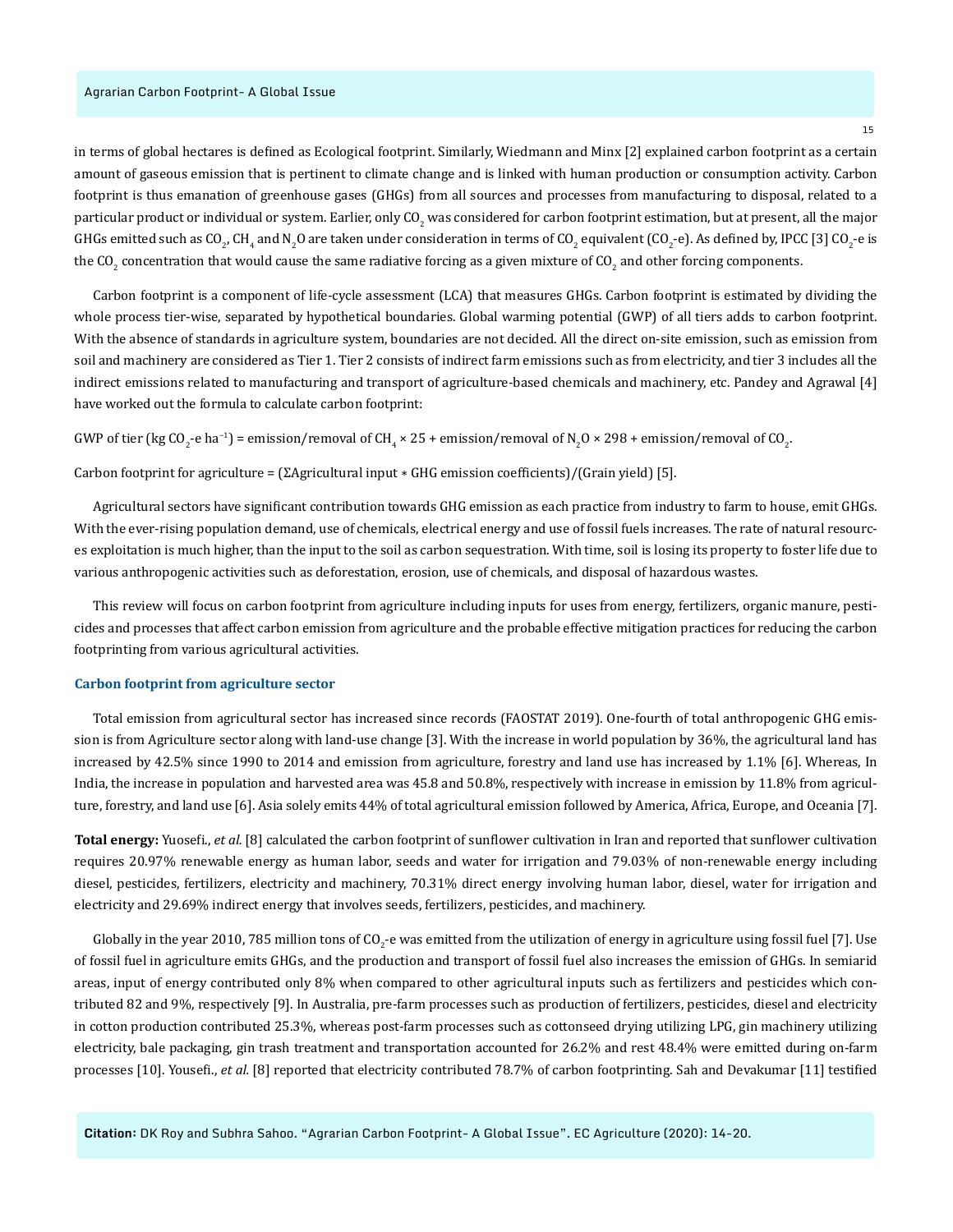### Agrarian Carbon Footprint- A Global Issue

emission from the use of electricity from India for the period of 2000 - 2010 was 3%. In India, contribution of irrigation for GHG emission is 1 - 13%, except for wheat and rice [12]. In cotton, 13.9% of the total on-farm carbon footprint (108 kg CO<sub>2</sub>e t<sup>-1</sup> lint) was contributed by irrigation [10]. Land-use change from natural to agricultural land reduced SOC by 60 - 75% that reduced the productivity of plants, reducing the nutrient use efficiency of the plants as well as sequestration of atmospheric carbon [13]. 6 - 17% of total global GHG emission was contributed by conversion of forest land to agricultural land or pastures [14].

**Machinery:** With the rising demand of population, the use of machinery is increasing and the energy provided to machinery for production, transportation and application, is obtained from fossil fuel that emits GHG. Machinery contributed 67.176 kg CO<sub>2</sub>-e ha<sup>-1</sup> out of 2042.091 kg CO<sub>2</sub>-e ha<sup>−1</sup> total CO<sub>2</sub>-e (3.29%) emissions in sunflower production [8]. In Australia, for cotton production, Hedayati., *et al.* [10] calculated carbon footprint of machinery and found it to account for almost 7% (125.5 kg CO<sub>2</sub>e t<sup>-1</sup> lint) in total carbon footprint with 16% on-farm emission from machinery.

**Diesel:** Diesel consumption occurs during tillage process for transport of fertilizers, pesticides, seeds and other farm equipment and major emissions. Diesel consumption contributes to 12.24% carbon footprint [8].

**Chemicals:** Fertilizer production, transport and application have significant contribution towards total GHG emission [12]. Synthetic fertilizers are responsible for 13% of total agricultural emission of GHGs [7]. In production process, CO<sub>2</sub> is the major GHG emitted and in the field, N<sub>2</sub>O is the major contributor [12]. In sunflower farming, chemical fertilizers contributed 5.77% of the total carbon footprint [8]. Devakumar., *et al.* [9] testified that in semiarid areas of India the contribution of inorganic nitrogenous fertilizers is approximately 72 and 9% from phosphorus and potassium fertilizers. Fertilizers use in cotton production led to 442 kg CO<sub>2</sub>-e t<sup>−1</sup> lint, about 57% from onfarm emission, whereas production of fertilizers led to 267.7 kg CO<sub>2</sub>-e t<sup>-1</sup> lint, contributing 16.7% in total carbon footprint [10]. During 2000 - 2010, N fertilizers contributed 89% of carbon footprint, whereas contribution from phosphorus (4%) and potassium (2%) were very small in India while pesticides accounted for 2% of the total carbon footprint [11].

**Crop:** Demand of nutrients and management practices had a variable effect on Carbon footprint of different crops. Rice is the most energy demanding crop thus has higher GHG emissions [12]. FAO [15] report suggested that rice cultivation releases 523 million tons of CO<sub>2</sub>-e per year that contributed 8.8 - 10% of total agricultural emission globally in 2012. Benbi [16] testified that in 2015, rice cultivation emitted 2917 Gg CO<sub>2</sub>-e and wheat emitted 1537 Gg CO<sub>2</sub>-e which contributed, respectively, 60 and 31% of total cropland emission in Punjab. In India 21% of total agricultural emission was from rice cultivation [17]. Devakumar., *et al.* [9] scrutinized different crop groups and concluded that cereals and pulses that contributed around 25 and 16%, whereas oilseeds and commercial crops have a highest carbon footprint of 30 and 29%, respectively. Thus, leguminous crops have the highest sustainability index [9]. Oilseed cropping emits higher GHGs than cereals attributing to their high N content [18]. Legumes have 65% less emission than canola and wheat [19]. The studies concluded by Rao., *et al.* [12] and Benbi [16] revealed that large-scale emission of CH<sub>4</sub> recorded the highest carbon footprinting rice. Rao., *et al.* [12] compared carbon footprint of rice, wheat, sorghum, maize, pearl millet, and finger millet, in all states of India, and reported that rice crop has higher energy demand, mainly for irrigation. Millets have low water requirement thus have the lowest carbon footprint. Indian farming is primarily based on water availability and climate conditions of that region that explains reduced carbon footprint of different crops in rainfed areas. Yousefi., *et al.* [8] estimated the carbon footprint of sunflower agroecosystem in Iran and found mean carbon footprint to be 0.875 kg CO<sub>2</sub>−e kg<sup>−1</sup>. Due to regional differences, nutrient requirements, irrigation, and farming practices there's a differences in carbon footprint of the same crop in different regions. Powlson., *et al.* [20] reported a great loss of C as CO<sub>2</sub> due to burning of straw in field and also as the fuel. In India, in 2017, 488 million tons of crop residues was generated and 24% of it get burnt, emitting 211 Tg CO<sub>2</sub>-e GHGs, along with other gaseous air pollutants (Ravindra., *et al.* 2019).

**Livestock:** Carbon footprint from livestock is almost double than from crops. Livestock sector emanates GHGs via enteric fermentation, feed production, transport, and manure application. Energy use from livestock sector contributed 20% of the total emission (Gerber., *et al.* 2013). Chhabra., *et al.* [21] testified 99.8% CH<sub>4</sub> and 0.2% N<sub>2</sub>O emission from livestock. Globally, CH<sub>4</sub> is the dominant GHG emitted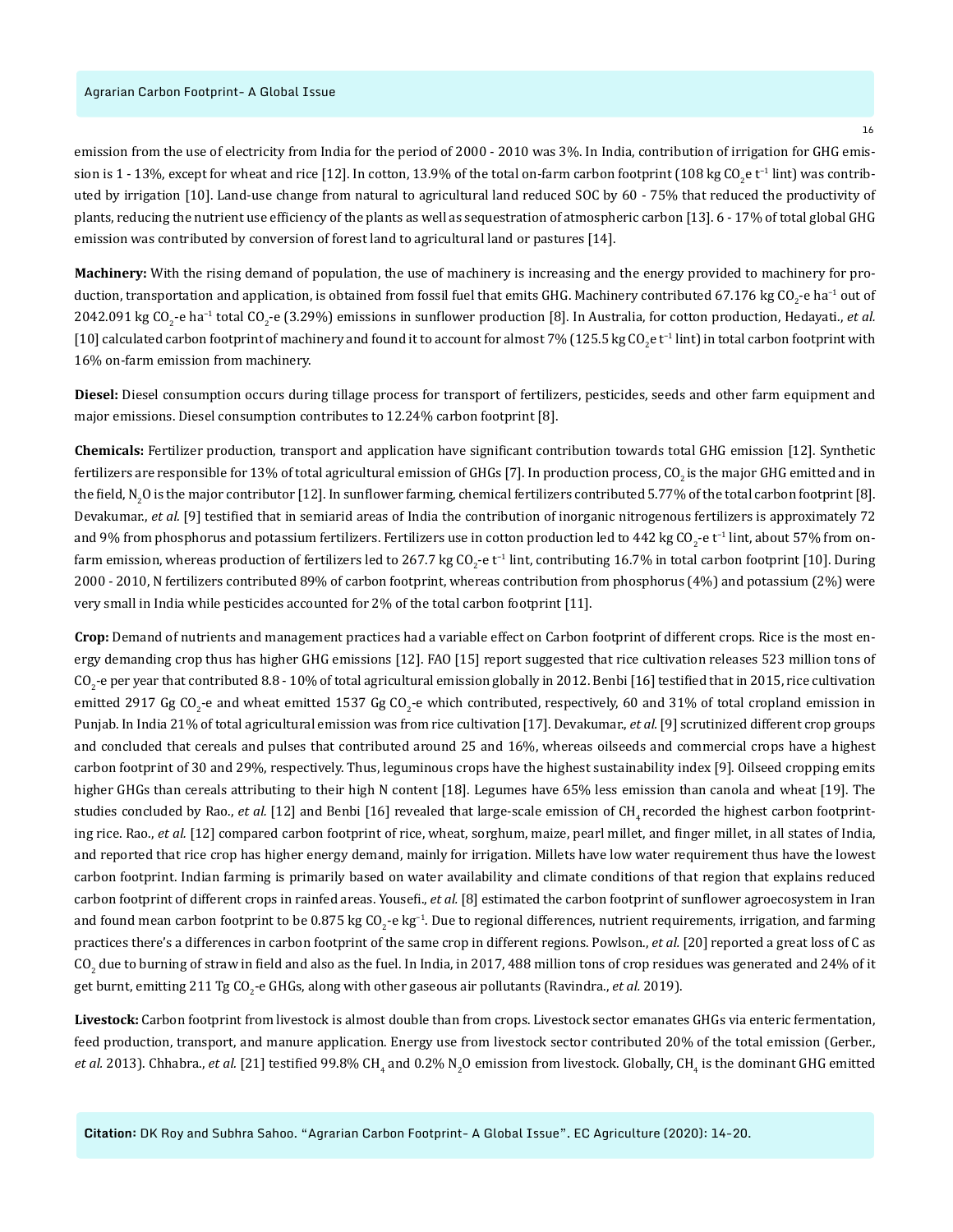from livestock sector, contributing 44% of total, whereas N<sub>2</sub>O and CO<sub>2</sub> account for approximately similar contribution, i.e. 29 and 27%, respectively (Gerber., *et al.* 2013). Generally, livestock contributed about 66% of total agricultural GHG emissions, in which enteric fermentation accounts for 40%, manure left in pastures accounts for 16%, and manure management share is 7% (FAOSTAT 2014). Gerber., *et al.* (2013) reported that livestock contributed 14.5% of total anthropogenic emission. Feed production and transport contributed 45% and enteric fermentation accounted for 40% of the total emission for livestock sector (Gerber., *et al.* 2013). Beef and dairy cattle hold a larger share of carbon footprint than other ruminants or animals [21]. Production of milk and cattle meat has major contribution in GHG emissions. Feed production, processing, and manure processing from pork and poultry emits large amount of GHGs. INCCA [17] report suggests that enteric fermentation is accountable for 63% of total emission from agriculture sector. Higher carbon footprint of animal feed contributes to the higher carbon footprint of animal-based products.

### **Mitigation strategies**

In the present-day scenario in order to moderate the adverse effects of climate change, it is very important to reduce the carbon footprint of agricultural products. Efficient use of fossil fuel and other non-renewable energy sources in the agriculture, adopting diversified cropping system, enhancing soil carbon sequestration by straw return, plantation, etc., crop rotation system, and limiting deforestation may help to reduce the GHG emissions from agriculture sector.

**Crop diversification:** Carbon footprint of agricultural crops varies with the diverse agricultural practices adopted species to species. Diversified cropping system increases the productivity lowering the carbon footprint by sequestering carbon and nitrogen leguminous crops [18,19]. One of the major sources of agricultural emission of GHGs is the use of nitrogenous fertilizers during crop cultivation. Crop biomass and N content of the crop are also the deciding factors of carbon footprint. The crop following leguminous crop require less N fertilization, so total carbon footprint is lowered. Hence, the requirement of energy for manufacture and transportation of fertilizers is reduced, leading to low GHG emissions. By using optimum rate of N fertilizers, a reduction of 13.2% in total GHG emission was recorded by Hedayati., *et al* [10]. Sequential cropping also reduced the carbon footprint. Gan., *et al.* [19] testified wheat crop following leguminous crops emitted 20% lower GHGs compared to when cultivated after cereals. Similarly, growing wheat after oilseed, reduced the emission of GHGs by 11% as compared to wheat after cereals.

**Summer fallowing:** Summer fallowing system increases the crop productivity reducing the carbon footprint of agriculture as it reduces the requirement of N by increases the N availability. Liska., *et al*. [22] reported that residue removal emits higher CO<sub>2</sub> and also causes the loss of SOC, it reduces the emission of  $\text{N}_2\text{O}$ .

**Increasing SOC:** Conservation tillage, integrated nutrient management, mulching, cover cropping, diverse cropping system, and biochar application are recommended in order to increase SOC [13]. Soil is the sink for organic matter and practices that directly releases terrestrial carbon to atmosphere, such as burning of straw and fossil fuel, leading to loss of SOC and increase the GHG concentration. To reduce carbon footprint, deficit irrigation can be used as it helps to increase SOC that allocates more biomass belowground in order to access more water [23]. Pressurized irrigation systems can also help in reducing the total carbon footprint [10].

**Mitigation during rice cultivation:** Rotation of rice with aerobic rice or maize in dry season and with rice in wet season can lower the  $\rm CH_{_4}$ emission from rice fields as rotation with maize reduced the emission as maize cropping acted as weak sink for CH $_4$  and also due to reduction the irrigation water requirement [24]. Yao., *et al.* [25] suggested the production of rice under a ground cover (covered with a thin plastic sheet), thus the moisture level is maintained and direct emission from flooding as well as carbon footprint of irrigation will be reduced while there was an increase in productivity.

**Biochar application:** Biochar application reduced the GHG emission and also enhanced the crop yield by sequestering carbon in soil [26]. Biochar application in soil causes alteration of soil biota and improves soil characteristics that lead to lower emission of CH<sub>4</sub> and N<sub>2</sub>O thus reducing the carbon footprint. Sun., *et al.* [27] speculated that with application of biochar the methanotrophic community was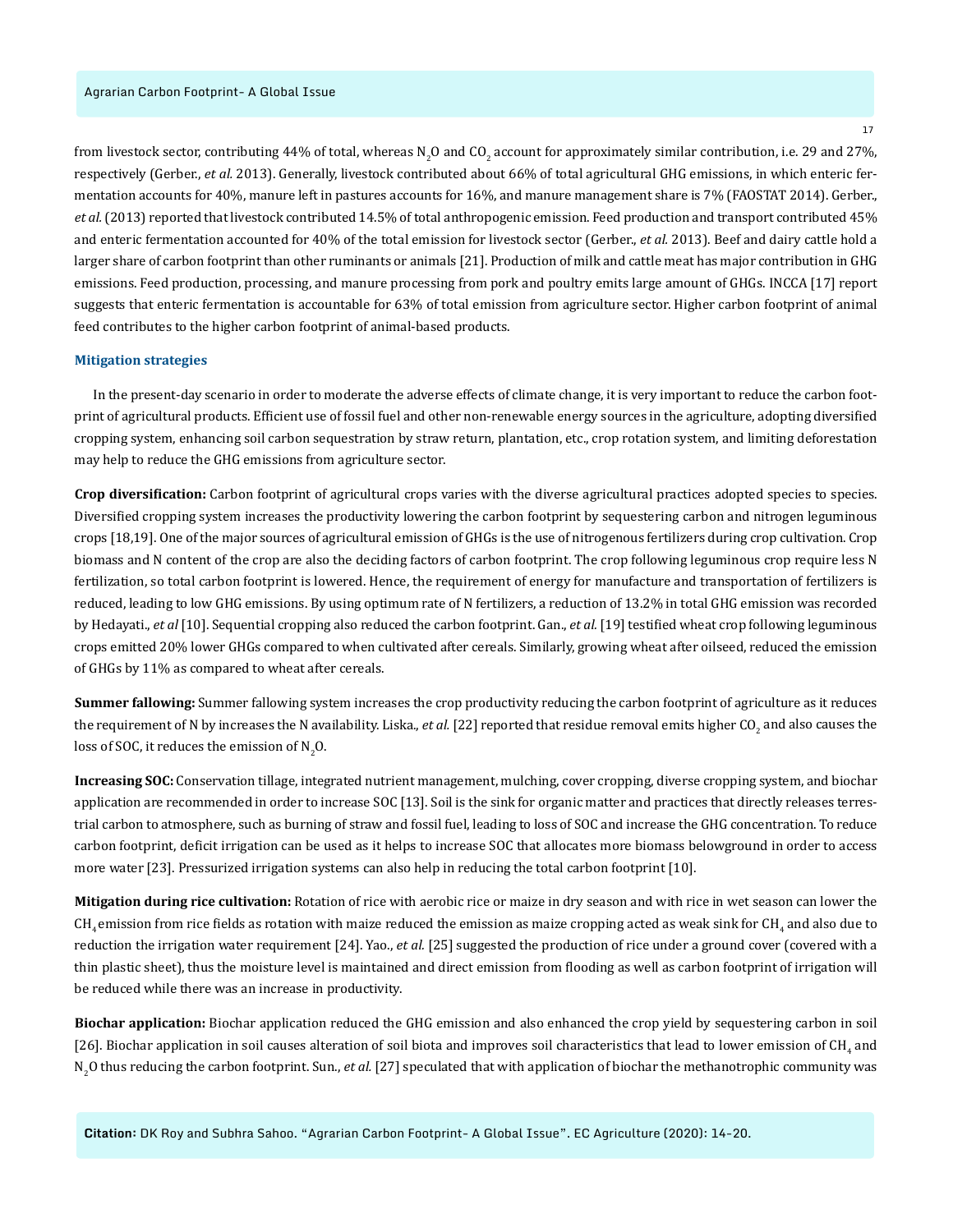enhanced or the population of methanogens decreased, enhanced N immobilization, decreased denitrification and increased soil pH, leading to reduced CH<sub>4</sub> and CO<sub>2</sub> emission. Xiao., *et al*. [26] suggested reduction in CH<sub>4</sub> and N<sub>2</sub>O emission by applying biochar in rice field under controlled irrigation.

**Organic farming:** Energy use is greatly reduced under organic farming system due to no use of fertilizers and pesticides. Organic farming helps in reducing the total carbon footprint of agriculture by sequestering carbon into soil [10,28]. In organic farming, N<sub>2</sub>O emission can be reduced by 50% and CH<sub>4</sub> emission by 70%, by manure composting [14]. Skinner., *et al.* [28] reported that organic farming cuts the N<sub>2</sub>O emission by 40.2%. IFOAM [14] report suggested proper management of manure i.e. turning and aeration of manure heaps, keeping manure in closed space, solid and slurry separation and addition of substances reduces the emission and biogas production by biodigesters from manure, thus lowering the emission from manure management.

**Biofuel:** Use of biofuels instead of fossil fuels is also reported to decrease the carbon footprint of agriculture [23]. The total agricultural carbon footprint was reduced by 8.1% by substituting the electrical energy with solar powered irrigation pumps and also the use of biofuel-based machinery as an alternative for diesel-based reduced the emission by 3.9% [10]. Pawlowski., *et al.* [23] reported growing sugarcane and napier grass under conservation agriculture as a substitute to arable crops, increased SOC and reduced the carbon footprint. Napier grass cultivation has more environmental benefits in terms of reduced GHG emissions, increase in SOC and biofuel production.

**Tillage:** Tillage disturbs the soil and unveils the organic matter for oxidation and thus loss of SOC occurs. Crop residue mulch with no-tillage significantly enhanced the soil carbon and also stabilizes the new aggregates. Pandey., *et al.* [4] reported that reduced tillage causes increment in total and recalcitrant C pool in rice-wheat system. Crop residues left under no-tillage condition recorded highest rate of carbon sequestration, by reducing the rate of oxidation of organic molecules [4]. The potential of no-tillage to increase the SOC can be influenced by the region and soil condition.

**N fertilizer:** With limited use and proper application of N fertilizers, emission from soil as well as emission from production and transportation may also be reduced. Several techniques are developed to quantify the required amount of fertilizers such as GreenSeeker and leaf color chart-based urea application. Nath., *et al.* [29] reported by the use of GreenSeeker N<sub>2</sub>O emission can be reduced by 11 - 13% in wheat cropping. International Rice Research Institute developed a more efficient technique based on the color of leaf to reduce the excessive use of N fertilizer. This LCC-based urea application method enhances the N use efficiency as well as yield of the crop by reducing the fertilizer-based emission. Bhatia., *et al.* [30] reported by using LCC-based urea application in rice-wheat system, GWP was reduced by 10.5% of rice-wheat system. Jat., *et al.* [31] suggested the use of neem-coated urea. Yao., *et al.* [25] reported that deep placement of urea under ground cover rice production system reduces the GHG emission by 41% as compared to surface application.

## **Conclusion**

Agriculture sector plays the foremost role in impacting the climate change scenario via a higher carbon footprint. Processes involved in production of agricultural input to the processing of agricultural output and emission of GHGs are inexorable. That carbon footprint of pre-farm activities such as manufacture and transportation of fertilizers, pesticides and the machineries is significant. Whereas, the type of crop, water and fertilizer requirement has a considerable effect on the emission from the field. Amongst all crops, rice has the highest carbon footprint due to CH<sub>4</sub> emission and irrigation demand. Again, carbon footprint of livestock sector is reasonably higher due to manure management, feed production, and enteric fermentation. Carbon footprint is decided by the interrelation of the processes; hence, mitigation of emission can be done by using some advanced agronomic practices. Appropriate use of fertilizer, crop rotation, irrigation management, biochar application, reduced tillage frequency, organic farming, etc., are certain recommended measures for mitigation. In order to lessen the carbon footprint, farming practices that enhance SOC stands as the best mitigation strategies. Different techniques as GreenSeeker, LCC-based urea application, neem, and sulfur-coated urea can substantially reduce the carbon footprint of N fertilizers.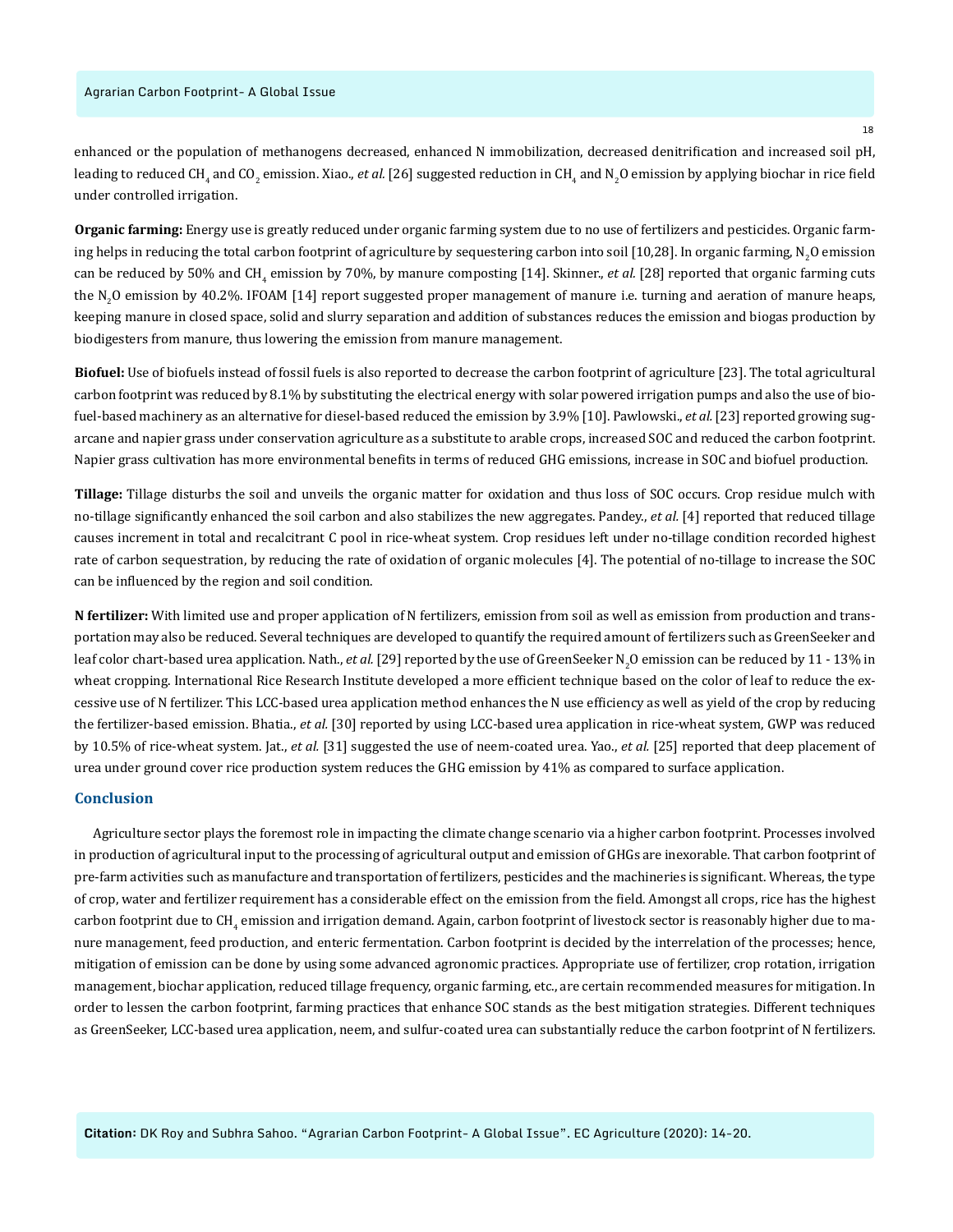# **Bibliography**

- 1. [Rees WE. "Ecological footprints and appropriated carrying capacity: what urban economics leaves out".](https://journals.sagepub.com/doi/10.1177/095624789200400212) *Environment and Urbanization* [4.2 \(1992\): 121-130.](https://journals.sagepub.com/doi/10.1177/095624789200400212)
- 2. [Wiedmann T and Minx J. "A definition of 'carbon footprint'".](https://www.researchgate.net/publication/247152314_A_Definition_of_Carbon_Footprint) *Ecological Economics Research Trends* 1 (2008): 1-11.
- 3. [IPCC. "Fifth assessment report of the intergovernmental panel on climate change" \(2014\).](http://www.ipcc.ch/report/ar5/)
- 4. Pandey D., *et al*[. "Recalcitrant and labile carbon pools in a sub-humid tropical soil under different tillage combinations: a case study](https://www.sciencedirect.com/science/article/pii/S0167198714001159)  of rice-wheat system". *[Soil and Tillage Research](https://www.sciencedirect.com/science/article/pii/S0167198714001159)* 143 (2014): 116-122.
- 5. [Lal R. "Carbon emission from farm operations".](https://www.sciencedirect.com/science/article/pii/S0160412004000832) *Environment International* 30.7 (2004): 981-990.
- 6. [FAO. "Food and agriculture organization of the United Nations: FAO statistical pocketbook" \(2015\).](http://www.fao.org/3/a-i4691e.pdf)
- 7. [FAO. "Food and agriculture organization of the United Nations: News article" \(2014\).](http://www.fao.org/news/story/en/item/216137/icode/)
- 8. Yousefi M., *et al*[. "Water footprint and carbon footprint of the energy consumption in sunflower agro ecosystems".](https://www.ncbi.nlm.nih.gov/pubmed/28685342) *Environmental [Science and Pollution Research](https://www.ncbi.nlm.nih.gov/pubmed/28685342)* 24.24 (2017): 19827-19834.
- 9. Devakumar AS., *et al*[. "Carbon footprint of crop cultivation process under semiarid conditions".](https://link.springer.com/article/10.1007/s40003-018-0315-9) *Agricultural Research* 7.2 (2018): [167-175.](https://link.springer.com/article/10.1007/s40003-018-0315-9)
- 10. Hedayati M., *et al*[. "Farm-level strategies to reduce the life cycle greenhouse gas emissions of cotton production: An Australian per](https://www.sciencedirect.com/science/article/pii/S0959652618335935)spective". *[Journal of Cleaner Production](https://www.sciencedirect.com/science/article/pii/S0959652618335935)* 212 (2019): 974-985.
- 11. [Sah D and Devakumar AS. "The carbon footprint of agricultural crop cultivation in India".](https://www.tandfonline.com/doi/abs/10.1080/17583004.2018.1457908) *Carbon Management* 9.3 (2018): 213-225.
- 12. Rao ND., *et al*[. "Spatial analysis of energy use and GHG emissions from cereal production in India".](https://www.sciencedirect.com/science/article/pii/S0048969718344255) *Science of the Total Environment*  [654 \(2019\): 841-849.](https://www.sciencedirect.com/science/article/pii/S0048969718344255)
- 13. [Lal R. "Sequestering carbon in soils of agro-ecosystems".](https://www.sciencedirect.com/science/article/abs/pii/S0306919210001454) *Food Policy* 36.1 (2011): S33-S39.
- 14. [IFOAM report \(2016\).](https://www.ifoameu.org/sites/default/files/ifoameu_advocacy_climate_change_report_2016.pdf)
- 15. [FAO. "FAOSTAT database collections". Food and Agriculture Organization of the United Nations. Rome \(2017\).](http://faostat.fao.org)
- 16. [Benbi DK. "Carbon footprint and agricultural sustainability nexus in an intensively cultivated region of Indo-Gangetic Plains".](https://www.ncbi.nlm.nih.gov/pubmed/29990911) *Sci[ence of the Total Environment](https://www.ncbi.nlm.nih.gov/pubmed/29990911)* 644 (2018): 611-623.
- 17. [INCCA \(Indian Network for Climate Change Assessment\). "India: greenhouse gas emissions 2007". Ministry of environment and](https://www.iitr.ac.in/wfw/web_ua_water_for_welfare/water/WRDM/MOEF_India_GHG_Emis_2010.pdf)  [forests, government of India \(2010\).](https://www.iitr.ac.in/wfw/web_ua_water_for_welfare/water/WRDM/MOEF_India_GHG_Emis_2010.pdf)
- 18. Liu C., *et al*[. "Farming tactics to reduce the carbon footprint of crop cultivation in semiarid areas".](https://link.springer.com/article/10.1007/s13593-016-0404-8) *Agronomy for Sustainable Development* [36.4 \(2016\): 69.](https://link.springer.com/article/10.1007/s13593-016-0404-8)
- 19. Gan Y., *et al*[. "Strategies for reducing the carbon footprint of field crops for semiarid areas".](https://link.springer.com/article/10.1007/s13593-011-0011-7) *Agronomy for Sustainable Development*  [31.4 \(2011\): 643-656.](https://link.springer.com/article/10.1007/s13593-011-0011-7)
- 20. Powlson DS., *et al*[. "Does conservation agriculture deliver climate change mitigation through soil carbon sequestration in tropical](https://www.sciencedirect.com/science/article/abs/pii/S0167880916300056)  agro-ecosystems?" *[Agriculture, Ecosystems and Environment](https://www.sciencedirect.com/science/article/abs/pii/S0167880916300056)* 220 (2016): 164-174.
- 21. Chhabra A., *et al*[. "Greenhouse gas emissions from Indian livestock".](https://link.springer.com/article/10.1007/s10584-012-0556-8) *Climatic Change* 117.1-2 (2013): 329-344.
- 22. Liska AJ., *et al*[. "Biofuels from crop residue can reduce soil carbon and increase CO](https://www.nature.com/articles/nclimate2187)<sub>2</sub> emissions". *Nature Climate Change* 4.5 (2014): [398-401.](https://www.nature.com/articles/nclimate2187)

**Citation:** DK Roy and Subhra Sahoo. "Agrarian Carbon Footprint- A Global Issue". EC Agriculture (2020): 14-20.